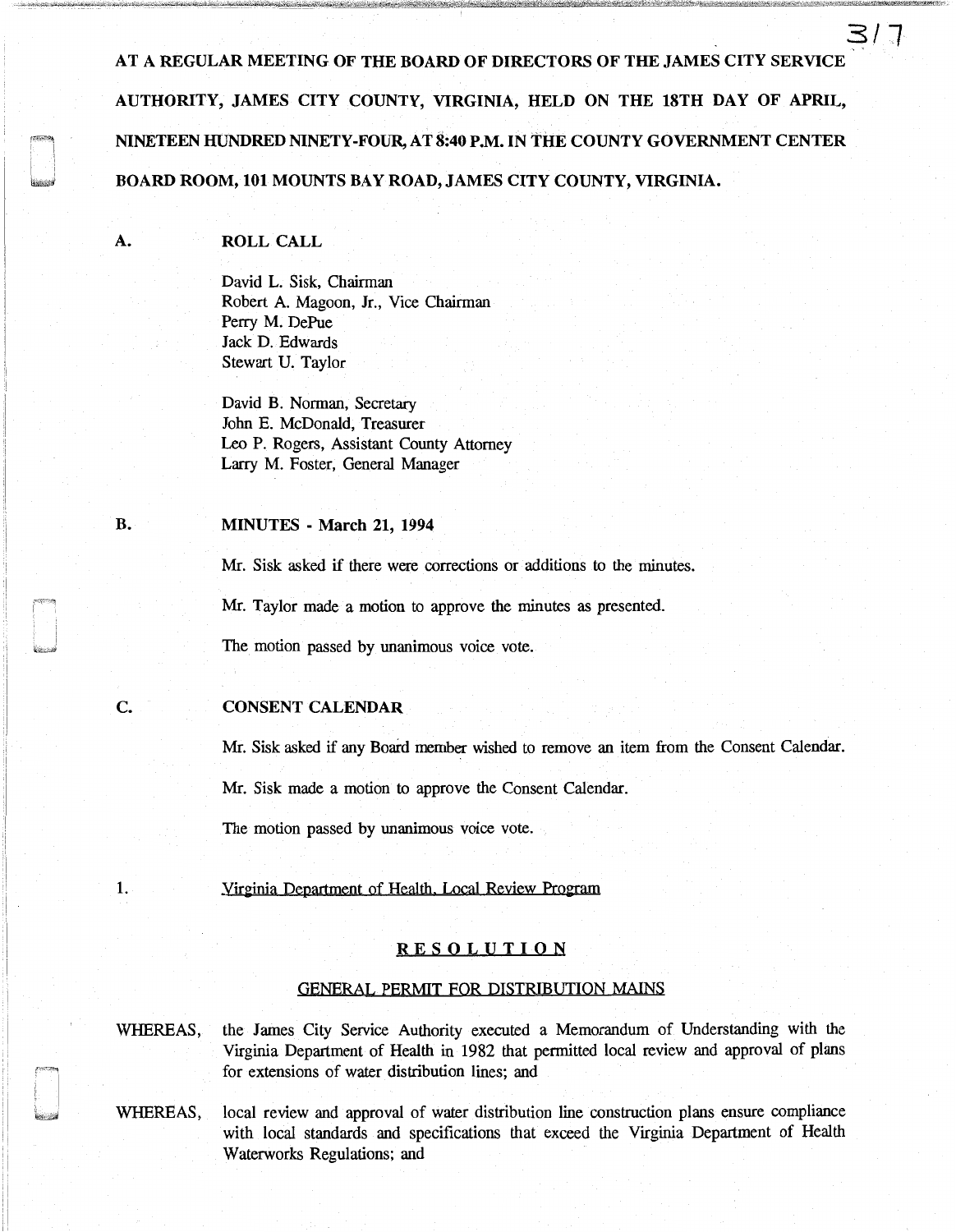$318$ 

WHEREAS, local review and approval of water distribution line construction plans reduce the time required for approval of site and subdivision plans that involve the extension of the water distribution system; and

WHEREAS, the Virginia Department of Health must issue a General Permit for Distribution Mains for the James City Service Authority to continue to review and approve construction plans for the extension of water distribution mains in their service area; and

- WHEREAS, one of the conditions for the issuance of a General Permit for Distribution Mains is the execution of a Memorandum of Understanding between the Virginia Department of Health, Division of Water Supply Engineering and the James City Service Authority.
- NOW, THEREFORE, BE IT RESOLVED that the Board of Directors of the James City Service Authority, James City County, Virginia, does approve the execution of the Memorandum of Understanding with the Virginia Department of Health, Division of Water Supply Engineering for a General Permit for Distribution Mains.

2. National Drinking Water Week. May 1-7. 1994

### **RESOLUTION**

### NATIONAL DRINKING WATER WEEK

- WHEREAS, water is a basic and essential requirement to sustain life; and
- WHEREAS, our health, comfort and standard of living depend upon an abundant supply of safe water; and
- WHEREAS, water quality and conservation education is a community-based effort to ensure and adequate supply of safe drinking water for the future; and
- WHEREAS, twelve Tidewater jurisdictions will announce the formation of a regional coalition to promote the efficient use of water during National Drinking Water Week.
- NOW, THEREFORE, BE IT RESOLVED that the Board of Directors of the James City Service Authority, James City County, Virginia, does hereby designate the week of May 1-7, 1994, as NATIONAL DRINKING WATER WEEK and encourages citizens of James City County to participate in safe water quality and conservation efforts for this week and for all times thereafter.

### D. BOARD CONSIDERATION

1. Groundwater Mitigation Program Administration Program

Mr. Larry M. Foster, General Manager, James City Service Authority, stated that James City Service Authority withdraws groundwater in accordance with permits that require inclusion of mitigation plans for impacts to private wells within the influence of the permitted well, and that were issued by the Department of Environmental Quality.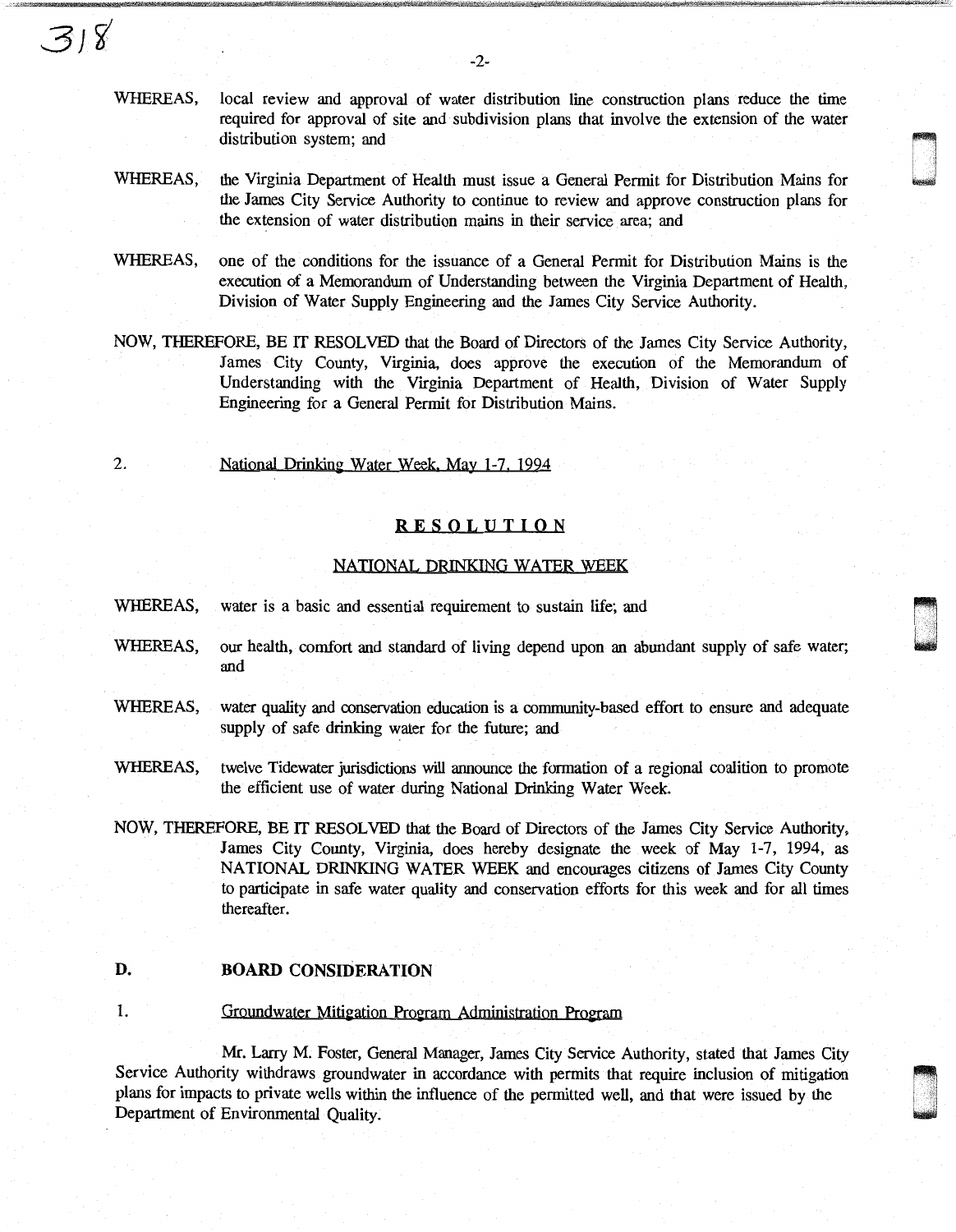Mr. Foster further stated that the Hampton Roads Planning District Commission had proposed to initiate a program that would provide support for member jurisdictions' groundwater mitigation programs.

Staff recommended approval of the resolution.

The Board and staff discussed availability of water in future years by conservation and applying for additional permits.

Mr. DePue made a motion to approve the resolution.

By voice, the vote was: A YE: Magoon, Edwards, DePue, Sisk (4). NAY: Taylor (1).

### **RESOLUTION**

#### GROUNDWATER MITIGATION PROGRAM APMINISIRATION AGREEMENT

- WHEREAS, the Hampton Roads Planning District Commission proposes to establish a program to support local efforts associated with groundwater withdrawal permits; and
- WHEREAS, the James City Service Authority has identified the need for additional technical support associated with obtaining groundwater withdrawal permits and reviewing claims associated with existing private wells impacted by a permitted well.
- NOW, THEREFORE, BE IT RESOLVED by the Board of Directors of the James City Service Authority, James City County, authorizes the County Administrator to sign the Groundwater Mitigation Program Administration Agreement which establishes the terms for receiving support from the HRPDC in its groundwater permitting program.

### E. PUBLIC COMMENT

Mr. Sisk acknowledged persons in the audience wishing to speak to a sewage issue.

1. Ms. Mary Lewis, 503 Spring Trace, asked the Board to review denial of claim for damages incurred when sewage backed up in her basement on March 27, 1994.

2. Ms. Dorothy Maguire, 505 Spring Trace, expressed thanks to the Service Authority employees for their help and promptness, and requested reconsideration of claim to reimburse the cost of carpeting her basement.

3. Ms. Jackie Linkous, 504 Spring Trace, stated that everything in her basement was ruined by the sewage backup and asked the Board to consider assistance for the damages.

The Board asked Mr. Foster for a brief report on the matter.

Mr. Foster explained that on March 27, 1994, a section of concrete pipe became lodged in a main line at a manhole in public right-of-way resulting in backup of sewage in a few houses in Season's Trace subdivision. Mr. Foster stated that a claim was filed with the Service Authority's insurance company, and that the claim was denied since negligence by the Service Authority was not a factor.

 $319$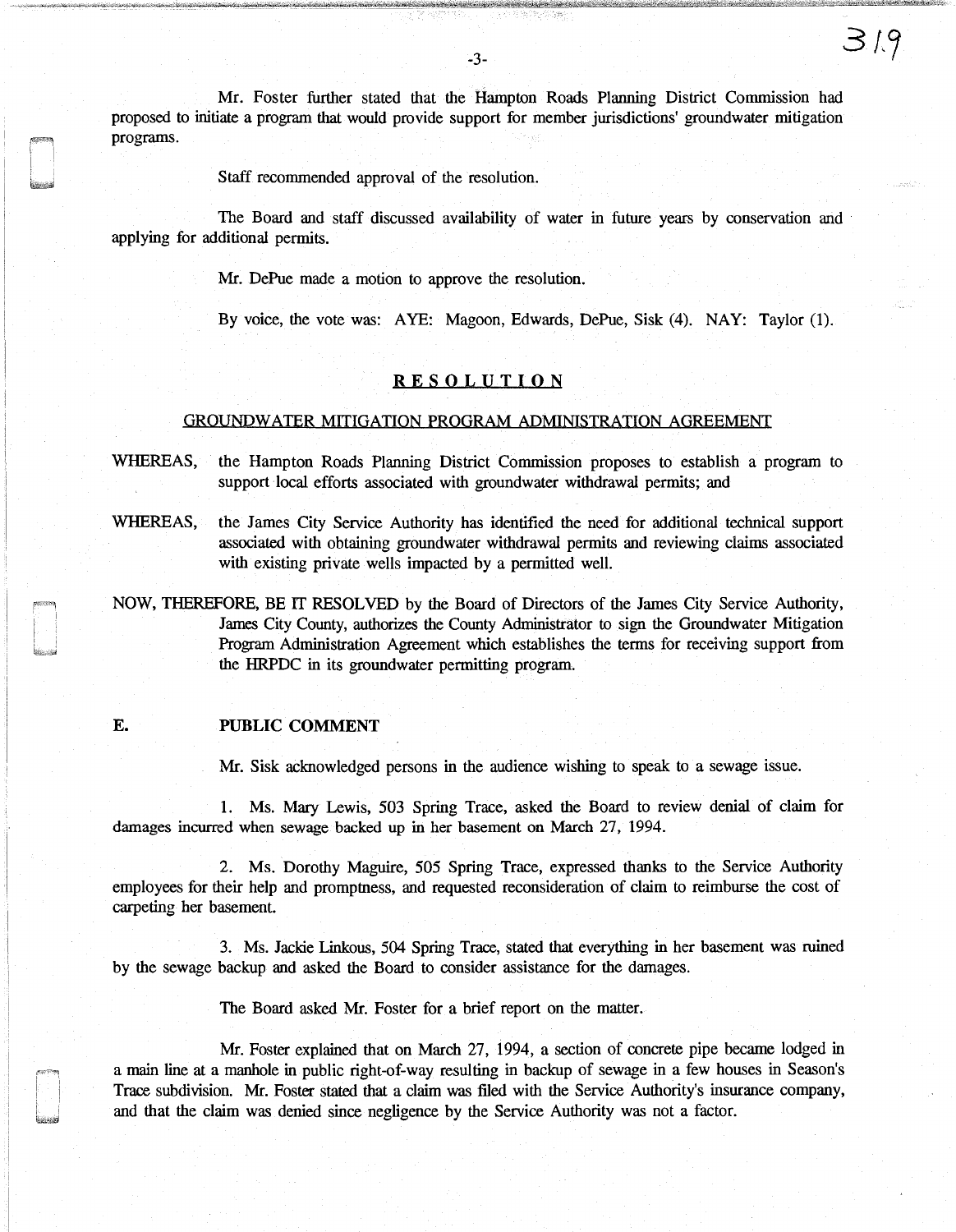Discussion by Board and staff was held regarding where the pipe section had dislodged from and who had installed it.

Mr. Magoon inquired when investigation had begun and why all Board members were not alerted to that fact.

Mr. Foster responded that the insurance report was received around April 13, 1994.

Mr. Norman replied that insurance claims generally are not brought to the Board, but staff would prepare a complete report and bring it forward for Board review.

The Board requested the report be made at a meeting in two weeks on May 2, 1994.

**F.** 

320

### **BOARD REQUESTS AND DIRECTIVES - None**

Mr. Sisk declared a recess until a special meeting of the Board of Directors on May 2, 1994.

The Board recessed at 9:12 p.m.

n u

n ' I /iJ ~

David **B.** Norman Secretary to the Board

41894bod.min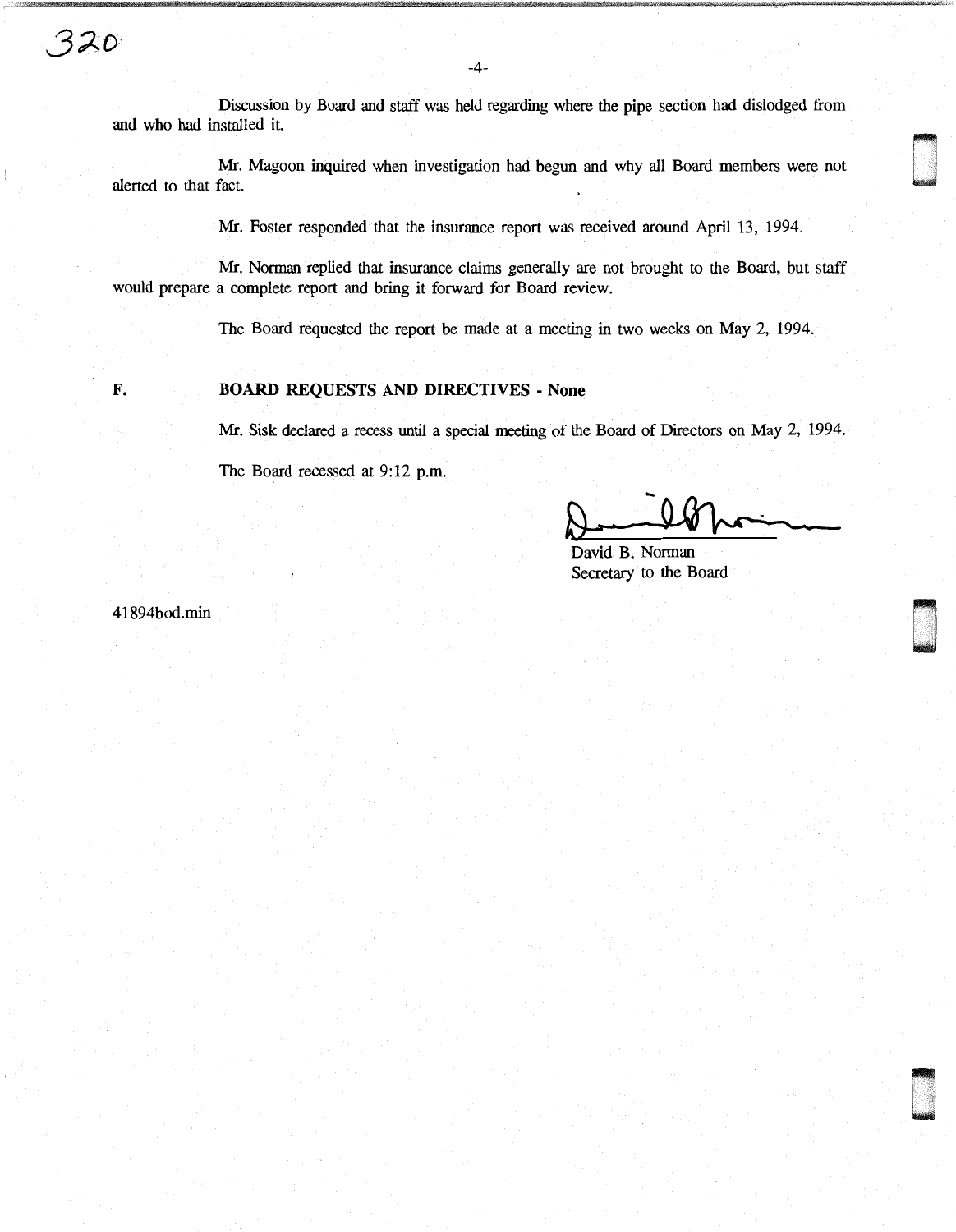# GROUND WATER MITIGATION PROGRAM ADMINISTRATION AGREEMENT

WHEREAS, Section 15.1-21 of the Code of Virginia enables local governments to enter into cooperative agreements to exercise those powers that each may be enabled to exercise including conducting technical analyses to support such activities; and

WHEREAS, Section 15.1-1400 of the Code of Virginia enables local governments to establish Planning District Commissions; and

WHEREAS, the fifteen local governments that are signatories to this Agreement have acted, in accordance with Section 15.1-1400 of the Code of Virginia, to establish the Hampton Roads Planning District Commission; and

WHEREAS, the Hampton Roads Planning District Commission has been requested and has undertaken various studies to support local government water supply development, including ground water resource management, efforts; and

WHEREAS, on behalf of the signatory local governments, the Hampton Roads Planning District Commission has contracted with the U.S. Geological Survey to complete various technical analyses of the region's ground water resources, including development of a methodology for allocating responsibilities for ground water impacts, as documented in Michael J. Focazio and Gary K. Speiran, Estimating Net Drawdown for Episodic Withdrawals at Six Well Fields in the Virginia Coastal Plain Agujfers, U.S. Geological Survey, Water Resources Investigations Report No. 93-4159, 1992; and

WHEREAS, the signatory local governments have requested the Hampton Roads Planning District Commission to administer a Regional Ground Water Mitigation Program on their behalf;

NOW THEREFORE, the signatory parties enter into the following Agreement.

This Memorandum of Agreement, entered into this day of 1994 among and between the fifteen cities and counties in Hampton Roads and the Hampton Roads Planning District Commission, establishes the Regional Ground Water Mitigation Program. It outlines the roles and responsibilities of each entity in administering and funding the Regional Ground Water Mitigation Program.

### BASIC PREMISES

J

1. Some local governments in Hampton Roads operate public water supply wells inside and/or outside of their incorporated boundaries.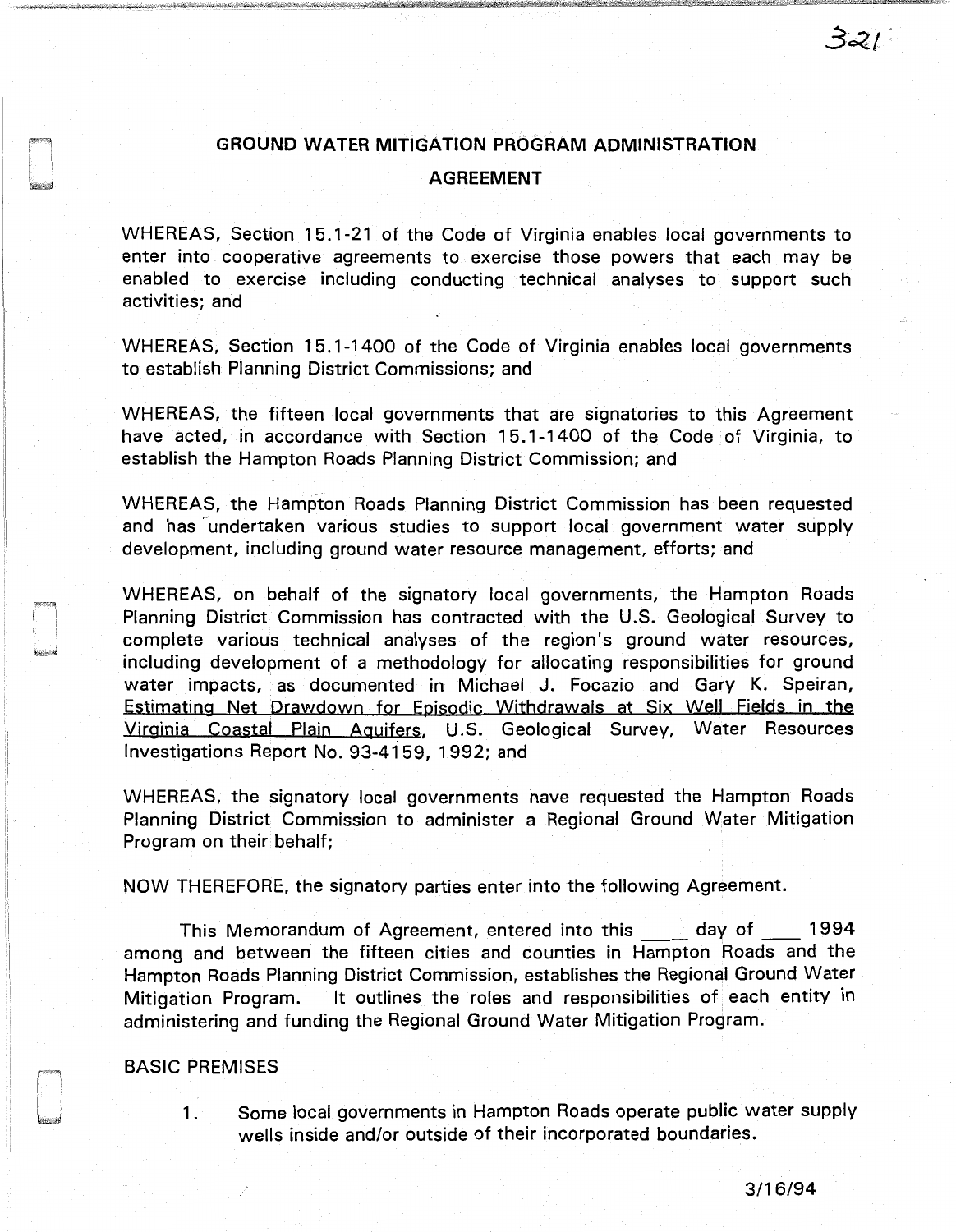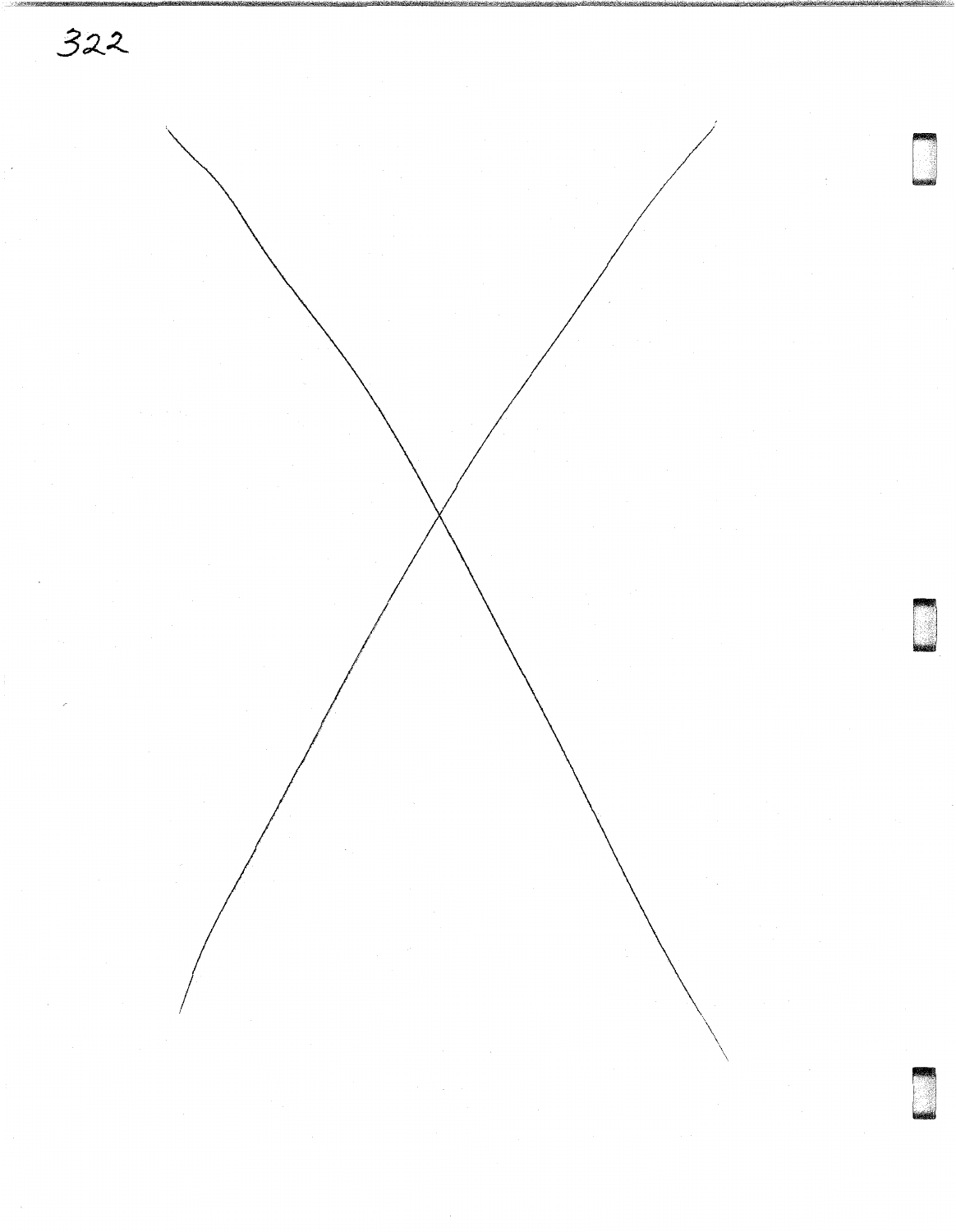- 2. All local governments in Hampton Roads are interested in ensuring that ground water drawdown associated with the operation of public water supply wells does not adversely impact the private wells of their citizens.
- 3. In the case where operation of a public water supply well causes or contributes to ground water drawdown that renders a well unusable, then mitigation of damages attributable to that drawdown may be sought by the well owner in accordance with local mitigation plans and/or agreements.
- 4. This Agreement establishes the administrative framework which will be used by the local governments in Hampton Roads to obtain technical analysis of requests for mitigation by private well owners or other local governments in Hampton Roads. Financial issues related to those requests are governed by existing interjurisdictional agreements and state-approved Ground Water Mitigation Plans, that are separate and distinct from this Agreement.
- 5. This Agreement applies to all local governments within the Hampton Roads Planning District. All fifteen local governments will be participants in and signatories to the Agreement.
- 6. This Agreement will have a term of six years, extending from January 1, 1994 through December 31, 1999. This is contemporaneous with local ground water withdrawal permits from the Virginia Department of Environmental Quality (State Water Control Board) and mitigation plans incorporated into those permits. To conform to local government charter and Virginia Code requirements, the funding provisions of this Agreement will be subject to annual renewal.
- 7. Program costs will be allocated on a pro-rata basis among the local governments. There will be a base buy-in of \$1 000 per local government with the balance of annual costs allocated according to the local share of regional population. (The first year program cost for the period from January 1, 1 994 through December 31, 1994 was \$40,000.) The most current estimate of population developed by the Center for Public Service, will be used as the population base for allocating program costs. Local contributions will be escalated annually to reflect program experience and projected HRPDC expenditures. Future private sector and non-Hampton Roads local governments participants will provide financial support to the program according a yet-to-be-determined formula, which will reflect actual program costs.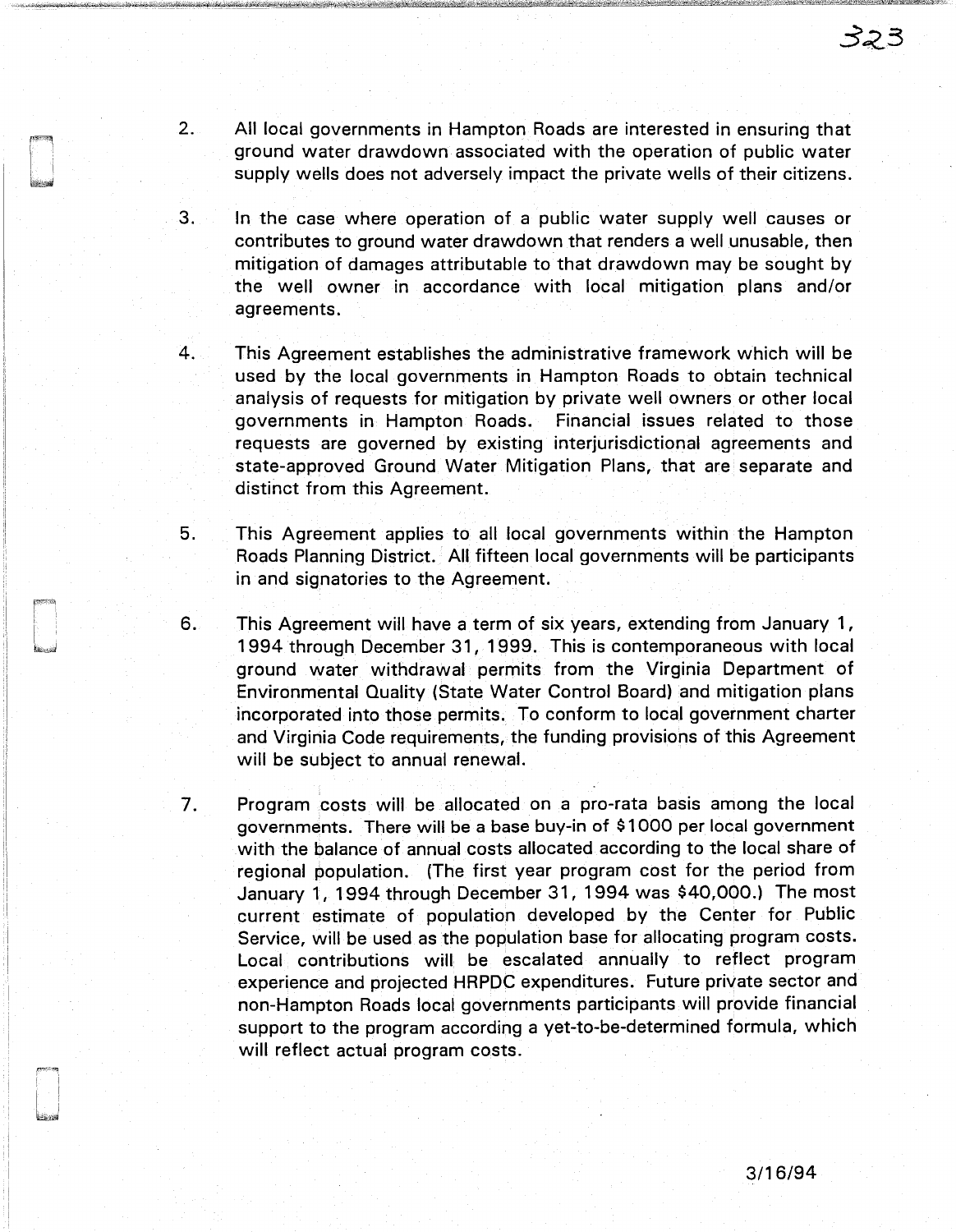324

### HRPDC RESPONSIBILITIES

Under the terms of this Agreement, the Hampton Roads Planning District Commission is responsible for the following:

- 1 . Conduct technical analyses of the impacts of ground water withdrawals.
- 2. Respond equitably and in a timely fashion to requests from all signatory local governments for analyses of the impacts of ground water withdrawals. The time frame for responses will be based on experience and the complexity of individual cases.
- 3. Develop technical recommendations on allocation of impact mitigation responsibility among the local governments. Initially, this determination will be based on application of the superpositioning methodology developed by the U.S. Geological Survey for the Hampton Roads Planning District Commission and its member localities. This methodology is described in Michael J. Faces and Gary K. Speiran, Estimating Net Drawdown for Episodic Withdrawals at Six Well Fields in the Virginia Coastal Plain Aguifers, U.S. Geological Survey, Water Resources Investigations Report No. 93-4159, 1992. It is understood that the superpositioning methodology applies to intermittently pumped wells and not to continuously pumped production wells.
- 4. Provide report(s) documenting the results of its technical analysis(es) to all signatory local governments.
- 5. In any case where an aggrieved party appeals a local government mitigation determination, provide the HRPDC analysis to the mitigation panel, established under the local government's mitigation plan. However, HRPDC will not serve as a member of the mitigation panel.
- 6. Provide other technical support, as requested, to the signatory local governments for other ground water analyses, including support for development of local ground water withdrawal permit applications and review of other proposed ground water withdrawals which may impact on ground water resources in the Hampton Roads region.
- 7. On request, provide technical staff support, at cost, to signatory local governments for data collection (field work), required by that local government's permit or mitigation plan, approved by the State Water Control Board (Department of Environmental Quality).

nan<br>Digas

G .<br>G .<br>G . ..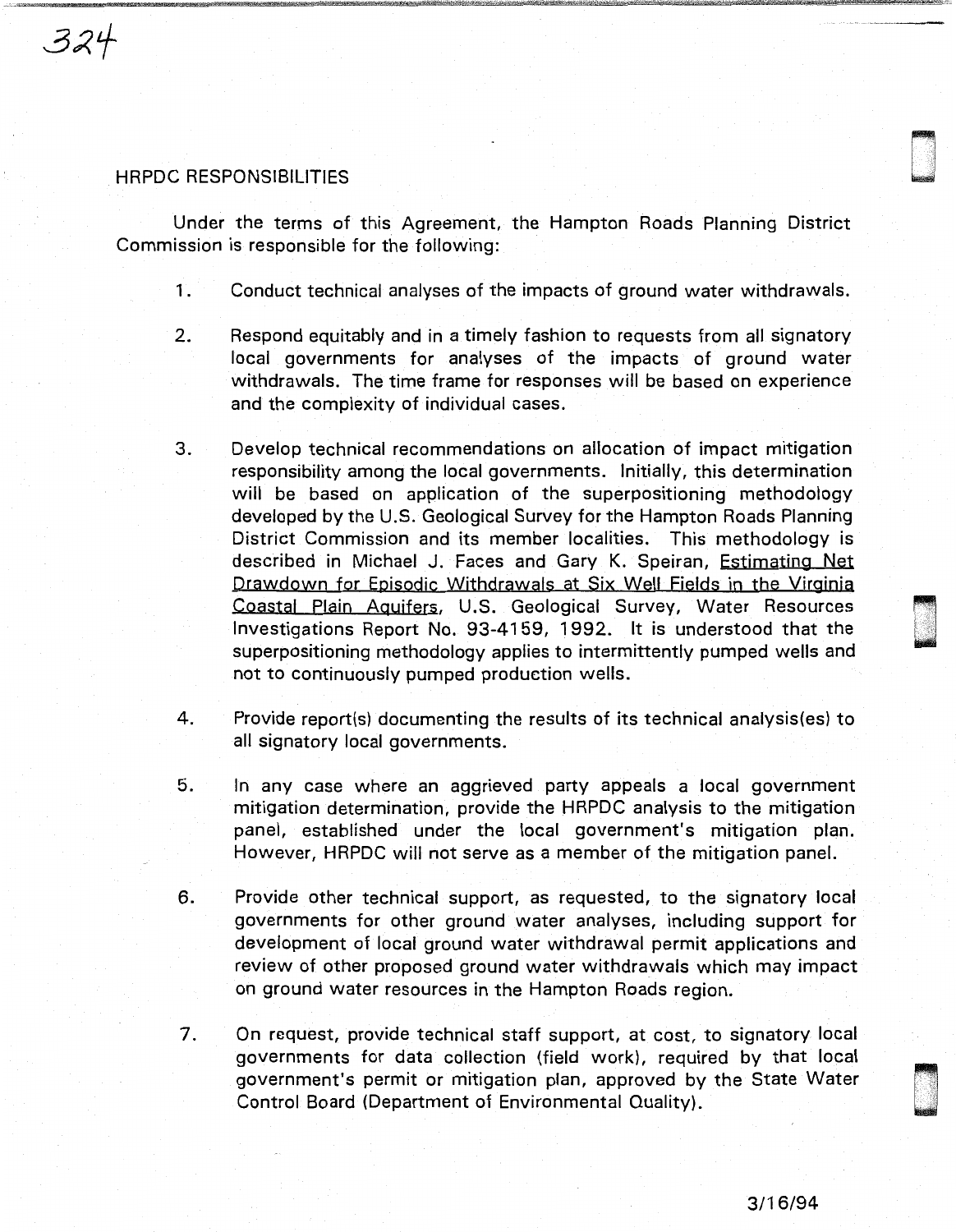- 8. Develop staff capability to conduct more comprehensive impact analyses, using the U.S. Geological Survey Southeastern and Peninsula Models as those models are currently configured and calibrated or as they may be configured in the future. It is anticipated that use of these models will provide for analysis of both continuously and intermittently pumped wells, operated by both the public and the private sector.
- 9. , Take steps, in conjunction with the signatory local governments, to involve pfivate sector ground water users in the Regional Ground Water Mitigation Program. Administrative procedures and financial arrangements for private sector and non-Hampton Roads local government participation will be developed in the future, but will reflect the actual cost of the work.

### LOCAL GOVERNMENT RESPONSIBILITIES

Under the terms of this Agreement, the signatory local governments are responsible for the following:

- 1. Serve as the initial point of contact for aggrieved parties. Request mitigation analyses from HRPDC in a timely fashion following claim.
- 2. Provide any locally-generated/collected data on ground water conditions and well construction that may be useful to HRPDC technical analyses.
- 3. Provide, in a timely fashion, all technical supporting data required by Mitigation Plans approved by the State Water Control Board (Department of Environmental Quality) as elements of Ground Water Withdrawal Permits, to HRPDC for use in analyses of mitigation claims.
- 4. Provide timely technical review of HRPDC analyses and conclusions.
- 5. Support HRPDC efforts to expand the mitigation program to cover all groundwater users.
- 6. Establish the appropriate mitigation panels, in accordance with local mitigation plans, to hear appeals of initial mitigation responsibility determinations.

### PROCEDURE FOR REQUESTING MITIGATION ANALYSIS

 $\vert$ l J

Under this Memorandum of Agreement, the following process will be followed to request HRPDC technical support to address mitigation claims.

1. Aggrieved party contacts the locality of residence.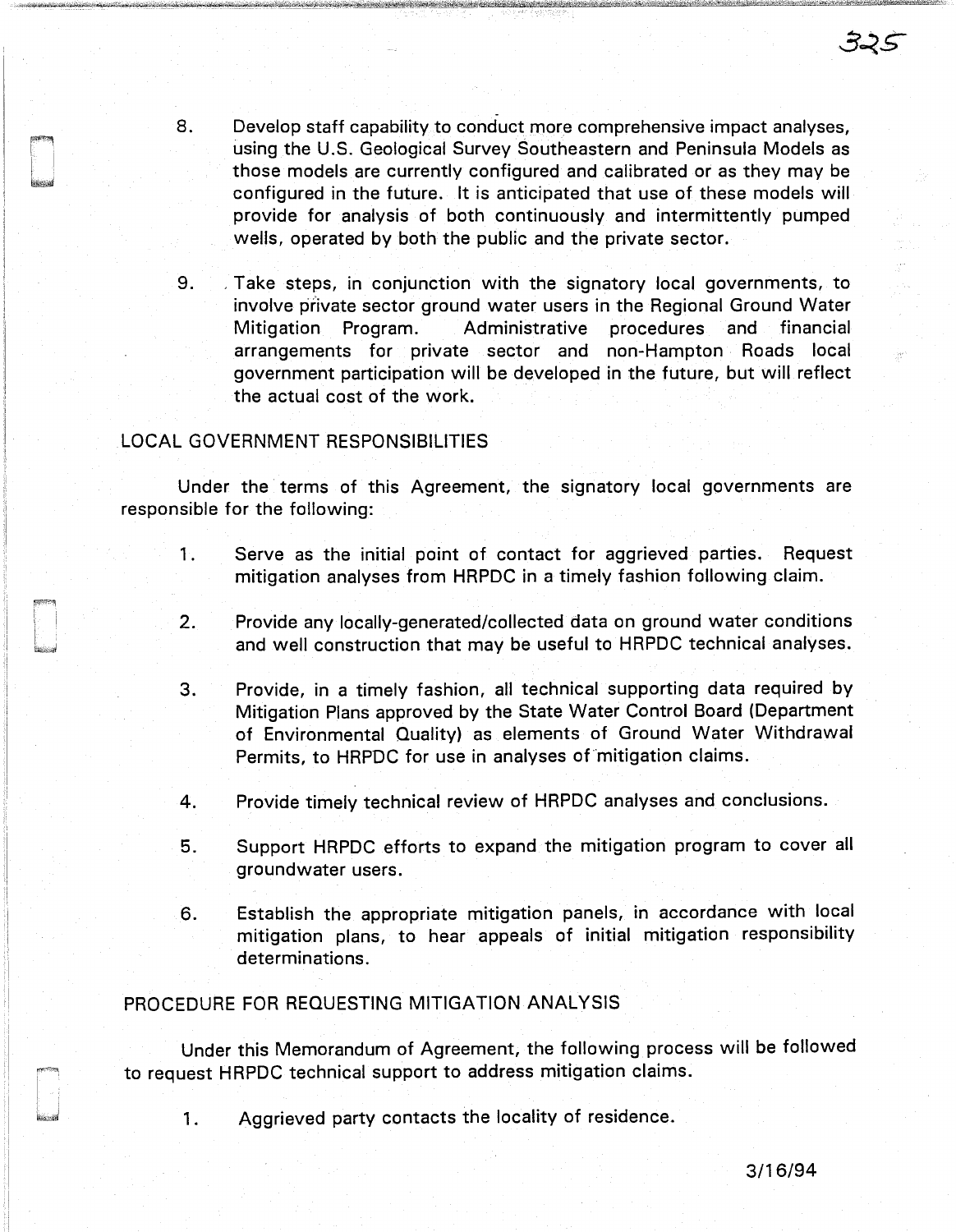- 2. The local government contacts HRPDC and requests that an impact analysis be conducted. In addition, any signatory local government may request that an impact analysis be undertaken.
- 3. HRPDC conducts the analysis, as requested, and advises all signatory local governments of the results of the technical analysis(es).

## **SIGNATORIES**

The Agreement will be executed by the Chief Administrative Officer of each participating local government and by the Executive Director of the HRPDC. Individual signature pages are appended for each signatory.

CITY OF CHESAPEAKE

CITY OF FRANKLIN

CITY OF HAMPTON

CITY OF NEWPORT NEWS

CITY OF NORFOLK

CITY OF POQUOSON

CITY OF PORTSMOUTH

CITY OF SUFFOLK

CITY OF VIRGINIA BEACH

CITY OF WILLIAMSBURG

COUNTY OF GLOUCESTER

COUNTY OF ISLE OF WIGHT

COUNTY OF JAMES CITY

COUNTY OF SOUTHAMPTON

COUNTY OF YORK

HAMPTON ROADS PLANNING DISTRICT COMMISSION

.D. ··.·······  $\lfloor$  ,  $\rfloor$ i

ri u<br>under

~ u<br>u bi